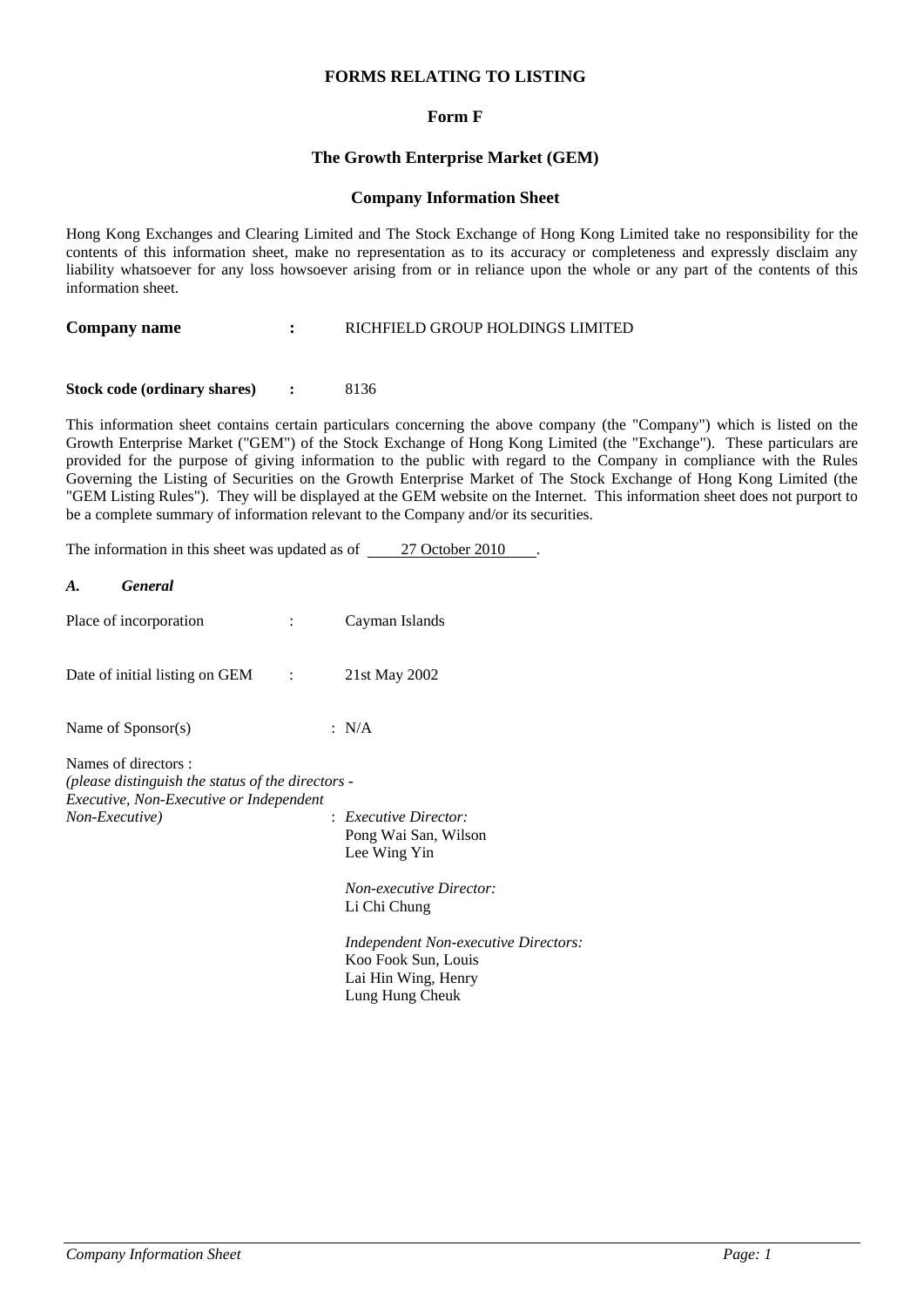Name(s) of substantial shareholder(s) (as such term is defined in rule 1.01of the GEM Listing Rules) and their respective interests in the ordinary shares and other securities of the Company :

| nneer ebeb in the brunner, bhareb anns banen<br>securities of the Company | Shareholder<br>$\ddot{\phantom{a}}$  | No. of Share held         | Percentage of<br>issued share<br>capital |
|---------------------------------------------------------------------------|--------------------------------------|---------------------------|------------------------------------------|
|                                                                           | Pong Wai San, Wilson<br>("Mr. Pong") | 1,288,970,000<br>(Note 1) | 41.87%                                   |
|                                                                           | Tung Ching Yee, Helena               | 1,288,970,000<br>(Note 2) | 41.87%                                   |
|                                                                           | Virtue Partner Group Limited         | 936,794,000<br>(Note 1)   | 30.43%                                   |
|                                                                           | Richfield (Holdings) Limited         | 760,000,000<br>(Note 3)   | 24.69%                                   |
|                                                                           | Au Wing Wah<br>("Mr. Au")            | 760,000,000<br>(Note 3)   | 24.69%                                   |
|                                                                           | Kong Pik Fan<br>("Ms. Kong")         | 760,000,000<br>(Note 4)   | 24.69%                                   |
|                                                                           | Vastwood Limited                     | 760,000,000<br>(Note 3)   | 24.69%                                   |
|                                                                           | Richfield Group Holdings Limited     | 760,000,000<br>(Note 3)   | 24.69%                                   |

### Notes:

- 1. Among these shares, 352,176,000 shares is personal interest of Mr. Pong, 936,794,000 shares are corporation interest which are beneficially owned by Virtue Partner Group Limited, a company wholly owned by Mr. Pong.
- 2. Ms. Tung Ching Yee, Helena is the wife of Mr. Pong and accordingly is deemed to be interested in the shares beneficially owned by Mr. Pong in his own capacity and through his controlled corporation, Virtue Partner Group Limited, under Securities and Future Ordinance (the "SFO").
- 3. These shares are beneficially owned by Richfield (Holdings) Limited, a company wholly owned by Mr. Au, and therefore Mr. Au deemed to be interested in the shares owned by Richfield (Holdings) Limited, under SFO. On 12 June 2008, Richfield (Holdings) Limited as a chargor has executed a share charge in favour of Vastwood Limited, a whollyowned subsidiary of Richfield Group Holdings Limited, as a chargee in respect of the fixed charge over these 760,000,000 shares. Therefore, Richfield Group Holdings Limited is deemed to be interested in the shares owned by Vastwood Limited under SFO.
- 4. Ms. Kong is the wife of Mr. Au and accordingly is deemed to be interested in the shares beneficially owned by Mr. Au in his own capacity and through his controlled corporation, Richfield (Holdings) Limited, under SFO.

| Name(s) of company(ies) listed on GEM<br>or the Main Board of the Stock Exchange<br>within the same group as the Company | : Not applicable                                                                                    |
|--------------------------------------------------------------------------------------------------------------------------|-----------------------------------------------------------------------------------------------------|
| Financial year end date                                                                                                  | 30th June                                                                                           |
| Registered address                                                                                                       | Cricket Square<br><b>Hutchins Drive</b><br>P.O. Box 2681<br>Grand Cayman KY1-1111<br>Cayman Islands |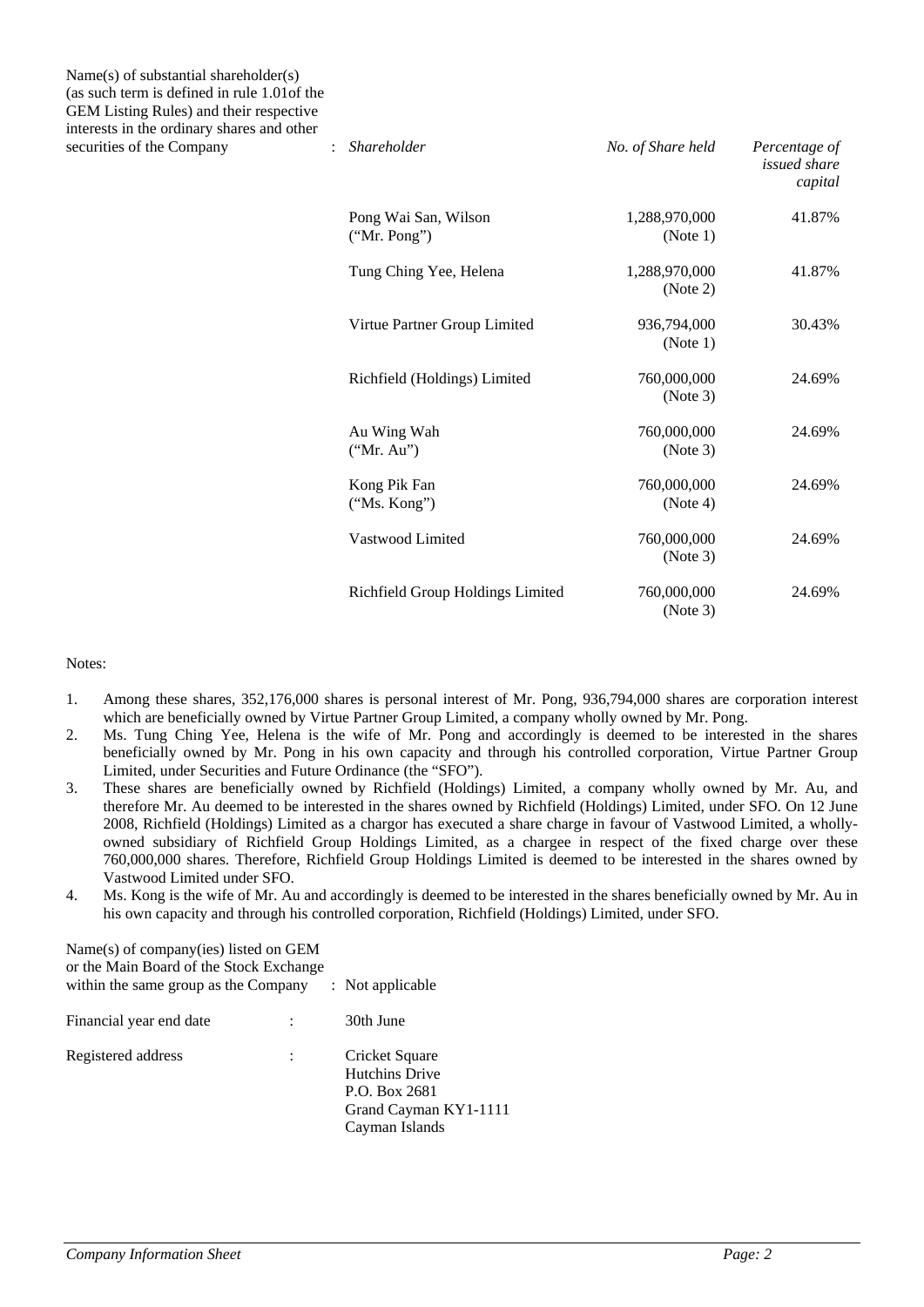| Head office and principal<br>place of business | $\ddot{\cdot}$ | Unit 1209, 12/F, Silvercord Tower 2, 30 Canton Road<br>Tsim Sha Tsui, Kowloon, Hong Kong                                                                                                                                                                                                                                                                    |
|------------------------------------------------|----------------|-------------------------------------------------------------------------------------------------------------------------------------------------------------------------------------------------------------------------------------------------------------------------------------------------------------------------------------------------------------|
| Web-site address (if applicable)               | $\sim$ 1.      | ir.sinodelta.com.hk/richfieldgp/                                                                                                                                                                                                                                                                                                                            |
| Share registrar                                | $\ddot{\cdot}$ | Principal share registrar and transfer office<br>HSBC Trustee (Cayman) Limited<br>P.O. Box 484<br><b>HSBC</b> House<br>68 West Bay Road<br>Grand Cayman<br>KY1-1106<br>Cayman Islands<br>Hong Kong Branch share registrar and transfer office<br><b>Tricor Tengis Limited</b><br>26th Floor, Tesbury Centre<br>28 Queen's Road East<br>Wanchai<br>Hong Kong |
| <b>Auditors</b>                                |                | <b>Grant Thornton</b><br>Certified Public Accountants<br>6th Floor, Nexxus Building<br>41 Connaught Road Central<br>Hong Kong                                                                                                                                                                                                                               |

#### $\mathbf{B}$ . *B. Business activities*

The Company and its subsidiaries (the "Group") is principally engaged in the provision of property brokerage services, carrying out schemes for property consolidation, assembly, redevelopment and property trading in Hong Kong.

# *C. Ordinary shares*

| Number of ordinary<br>shares in issue                                                                        |  | : $3,078,500,000$ Shares |
|--------------------------------------------------------------------------------------------------------------|--|--------------------------|
| Par value of ordinary shares in issue                                                                        |  | : HK\$0.01 each          |
| Board lot size (in number of shares)                                                                         |  | : 8,000 Shares           |
| Name of other stock exchange(s) on which<br>ordinary shares are also listed                                  |  | : Not applicable         |
| D.<br><i>Warrants</i>                                                                                        |  |                          |
| Stock code                                                                                                   |  | : Not applicable         |
| Board lot size                                                                                               |  | : Not applicable         |
| Expiry date                                                                                                  |  | : Not applicable         |
| Exercise price                                                                                               |  | : Not applicable         |
| Conversion ratio<br>(Not applicable if the warrant is<br>denominated in dollar value of<br>conversion right) |  | : Not applicable         |